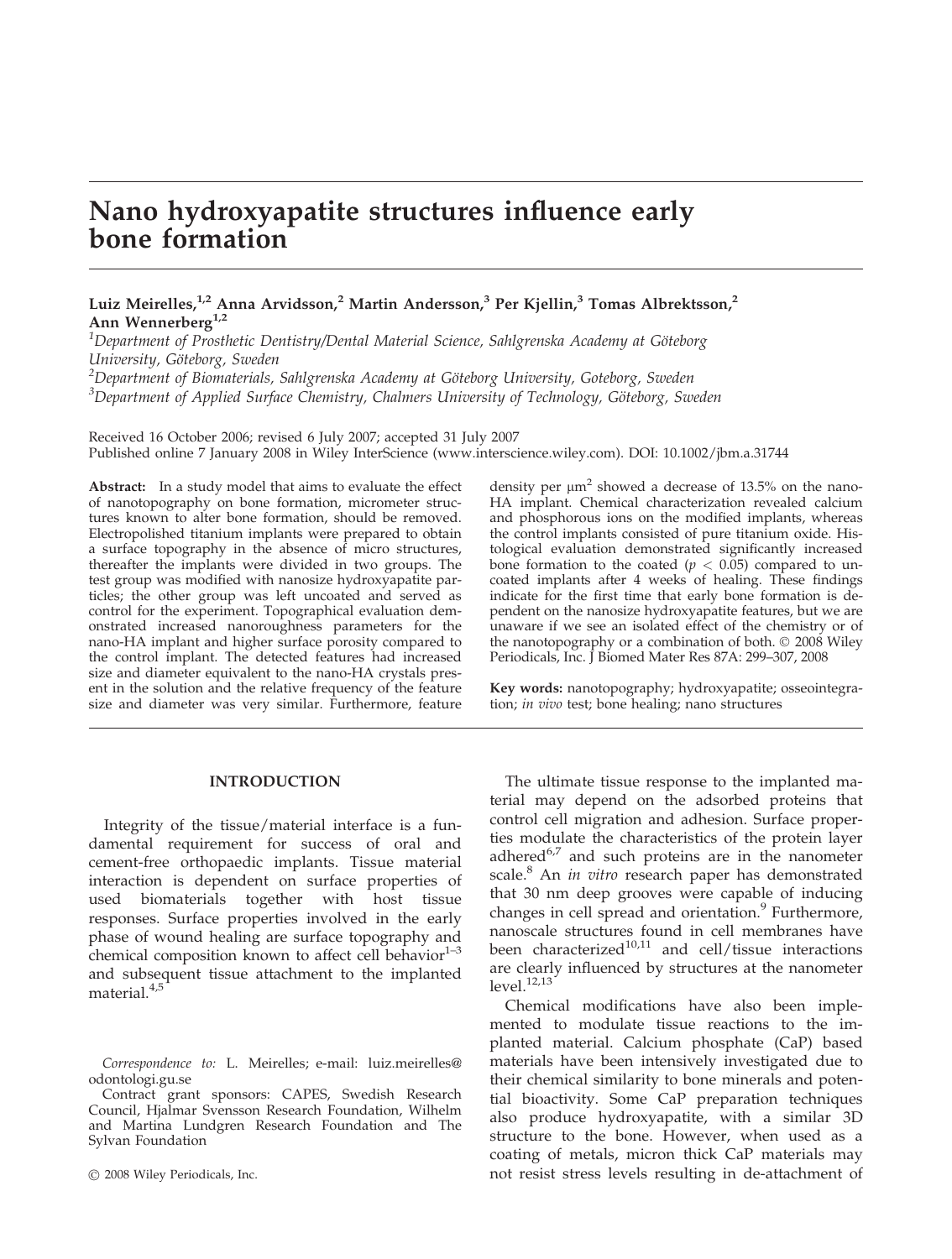coating particles from the implant.<sup>14</sup> The alternative of thinner coatings, based on nanoparticles, may represent a way to avoid sequella from coat loosening.

To date, most in vitro studies have evaluated cell activity in relation to specific nanometer designs in forms of pits or grooves.<sup>15,16</sup> Observed cell alignment to the nanostructures is in accordance to the contact guidance phenomenon. However, the implementation of nanostructures on the surface may alter the surface roughness as well and some reports demonstrated that surface nanoroughness influence protein adhesion,<sup>17</sup> cell adhesion<sup>18–20</sup> and proliferation.<sup>21</sup> However, in vitro models to test cell interactions to nanostructured materials represent an artificial environment in lack of 3D cellular and extracellular reactions, blood flow, loading, and humoral influences to mention a few differences to the *in vivo* situation. Therefore, the precise relevance of *in vitro* findings may sometimes be difficult to conclude.

The present objective was to determine, in vivo, early bone response (4 weeks) to electropolished titanium implants modified with nanocrystalline hydroxyapatite. Histomorphometrical analyses were performed of bone in contact (BIC) and bone area adjacent to the implant in a rabbit model. Implant surface analyses were used to verify chemical compositions and to evaluate the topography at the micro and nanoscale, determining the dimensions of the topographical features present at the surface and calculating the surface roughness parameters. To the knowledge of the authors, this is the first experiment to evaluate *in vivo* bone response to nanostructured modified implants.

## MATERIAL AND METHODS

#### Implants and stabilization plate

Cylindrical implants measuring 8 mm in length and 3.5 mm in diameter were made from commercially pure (cp) titanium rods (grade 3). Each implant had a threaded part on the top screwed through a plate to achieve full fixation. The plate consisted of two side holes for the fixating screws and a threaded central hole for the tested implants (Fig. 1). This model provides the same fixation to the implant no matter the surface properties and prevents uncontrolled micromovements that may cause soft tissue integration of the very smooth implant used in this study. The osteosynthesis plate was developed to ensure maximal stability enabling in vivo observations of the microcirculation of grafted bone<sup>22</sup> and has been used in several studies.23–25 The superior cylindrical part of the implant was to be placed underneath the plate at the cortical level of tibia whereas the remaining inferior part of the implant was in the bone marrow. A total of 20 cylindrical implants were divided in two groups. One group (10 implants) served as control and had the surface electropolished (E) implants. The second group (10 implants) had electropolished surface and was further modified with nanocrystalline hydroxyapatite (E-HA) implants.

## Implant surface modification

# Electropolishing technique

The turned implants (as received) were topographically analyzed and microstructures were detected [Figs. 2(a) and 3(a)]. In order to remove the microstructures the implants were electropolished according to the procedure described by Piotrowski et al.<sup>26</sup> Briefly, the implants were immersed into an electrolyte consisting of a 3 M sulfuric acid in methanol, kept at  $-10^{\circ}$ C. The implants were rotated at a rate of 300 rpm and a platinum wire, placed at a distance of 5 cm away from the implant, was used as a counter electrode. A potential of 7.75 V was applied for approximately 15 min.

#### HA nanocrystalline synthesis and titanium implants modification

Ten samples were surface modified with hydroxyapatite (HA) using the Promimic HA<sup>nano</sup>-method, a detailed description can be found elsewhere.27 The method results in nanocrystalline HA as observed in Figure 4. The implants were dipped into a stable particle suspension containing 10 nm in diameter HA particles followed by a heat treatment at  $550^{\circ}$ C for 5 min in nitrogen atmosphere. The surfactant mediated process allows better control of the chemical composition of the coating. The intimate mixture of the coating components allows lower processing temperatures preventing undesired phase transitions and a high homogeneity of the film is expected.<sup>5</sup> Surfactant mediated process can be used in more complex samples, requires considerably less equipment and is potentially less expensive than many the alternative coating techniques.

#### Topographical surface characterization

Topographical analyses were performed using optical interferometry (MicroXAMTM, PhaseShift, Tucson, USA) and atomic force microscopy (AFM) (Dimension 3000 SPMTM, Digital Instruments, Santa Barbara, USA), respectively. The optical interferometry has a lateral resolution of  $0.3 \mu$ m and vertical resolution of  $0.05 \mu$ m and is suitable to evaluate numerically microstructures. Higher resolution evaluation of nanostructures was performed with AFM, with lateral resolution of 2 nm and vertical resolution in the atomic level. For the optical interferometry analysis a measurement area of 200  $\times$  260 µm (50 $\times$  objective, zoom factor 0.625) was used and a Gaussian filter (size  $50 \times 50$  $\mu$ m) selected to remove errors of form. Three specimens of each type of implant were analysed at the top, middle and bottom part, making a total of 27 measurements for each group.

AFM analysis was performed in TappingMode<sup>TM</sup> using etched silicon probes (Digital Instruments) with cantilever lengths of 125 nm and resonance frequencies of 270–310 kHz. A measurement area of  $10 \times 10$  µm was used and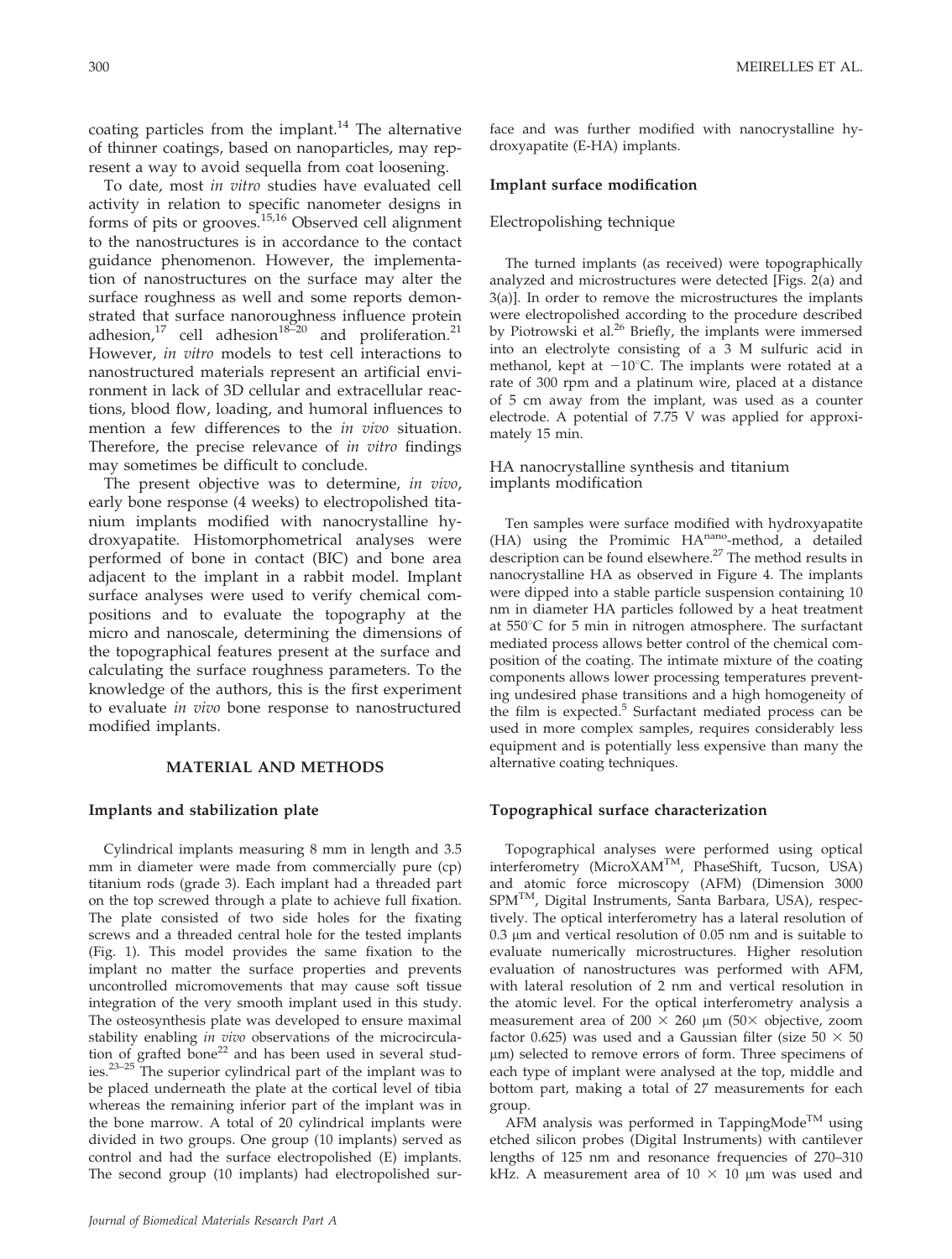

Figure 1. Titanium fixation plate with two side screws positioned in the rabbit tibia. External and internal thread design was used to ensure implant stability and adequate levelling to the cortical bone. Bone area measurements made on the cortical (C) and endosteal (E) region are marked. Ground section,  $\times 1$  magnification. [Color figure can be viewed in the online issue, which is available at www.interscience.wiley.com.]

the measurements were performed at a scan rate of 1.0 Hz on six different places. Errors of tilt and bow were removed with a third order least mean square fit  $(SPIP^{TM})$ , Image Analysis A/S, Denmark). The 3D roughness parameters calculated from both resolutions investigated were the arithmetic average height deviation  $(S_a)$ , the density of summits ( $S_{ds}$ ), and the developed surface ratio ( $S_{dr}$ ). Mathematical descriptions of the parameters can be found in the literature.<sup>28</sup>

The AFM measurements were further analysed with a software processor package (Scanning Probe Image Processor, SPIP<sup>TM</sup>, Image Analysis  $A/S$ ) to characterize the surface structures configuration. This software performs automatic structure identification and provides the dimension for each distinct structure.<sup>29</sup> Grain analysis mode was used to identify the surface features diameter, size and number per  $\mu$ m<sup>2</sup>. Pore analysis mode was used to identify the surface pores diameter, depth, and surface porosity (%).

# Chemical surface characterization

The chemical composition of the implants surface was monitored using X-ray Photoelectron Spectroscopy (XPS) using a PHI 5500 (Perkin Elmer, Physical Electronics



Figure 2. Interferometer images of the as received implant with micro structures (a) and the very smooth electropolished nano-HA implant revealing the grain boundaries (b). Measurement area of 200  $\times$  260 µm. [Color figure can be viewed in the online issue, which is available at www.interscience.wiley.com.]



Figure 3. AFM 10  $\times$  10  $\mu$ m images of as received (a), electropolished (b) and electropolished + nano-HA (c) implant. Grain boundaries (GB) can be observed on (b) and (c). [Color figure can be viewed in the online issue, which is available at www.interscience.wiley.com.]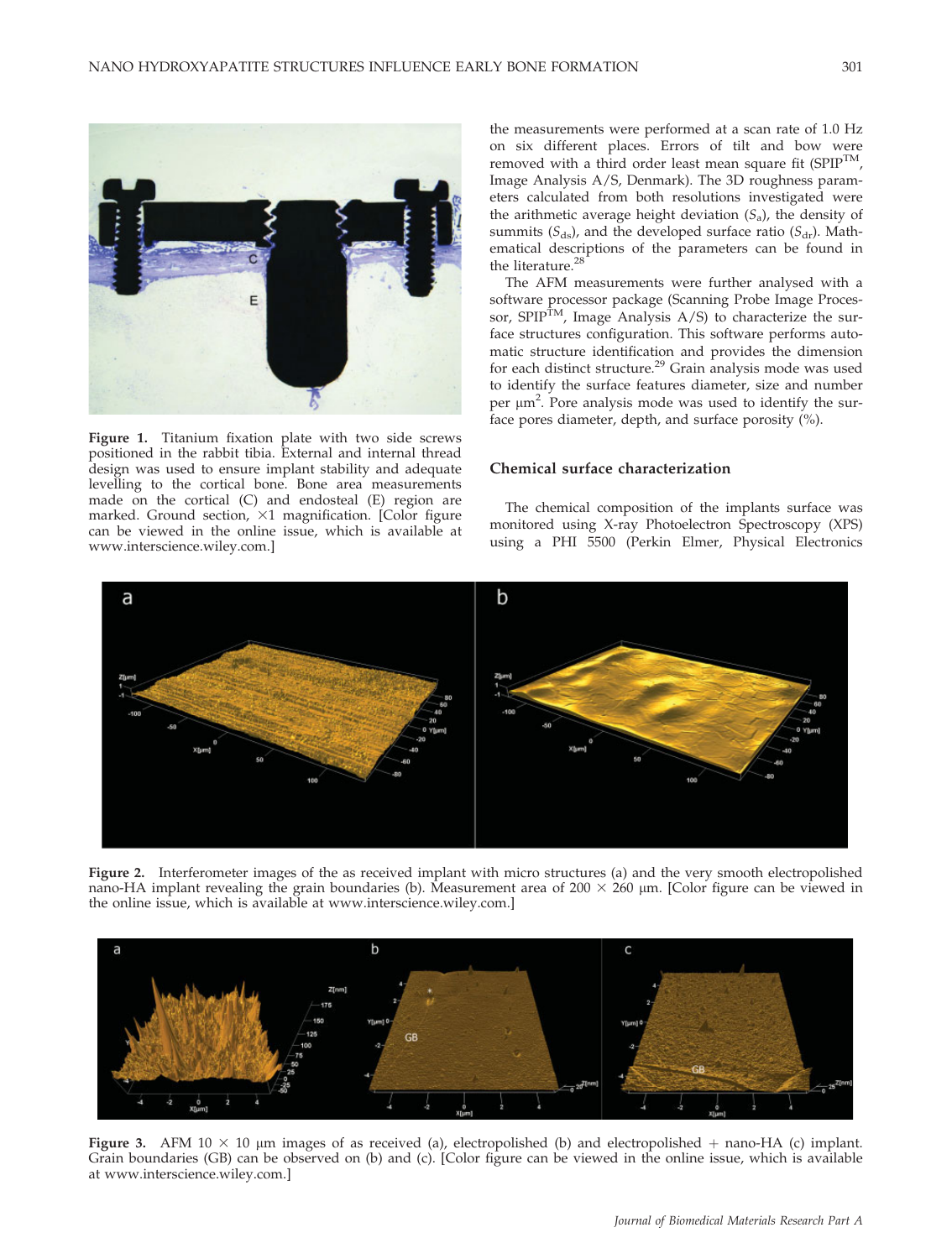Figure 4. Morphology of the HA crystals by TEM.

Division). Monochromatic AlKa X-ray radiation operated at 350 W was utilized and the relative energy scale was fixed with C 1s.

## Surgical technique

Ten female New Zealand rabbits, minimally 10 months old, were used in this study. They were kept in one specially designed room and allowed to run freely. The rabbits had free access to tap water and were fed with standard pellets. The study was approved by the local animal ethical committee at Göteborg University.

Animals were anaesthetized with intramuscular injections of fentanyl and fluanison (Hypnorm Vet, Janssen Farmaucetica, Belgium) at a dose of 0.5 mL per kg of body weight and intraperitoneal injections of diazepam (Stesolid, Dumex, Denmark) at a dose of 0.25 mg per animal. If necessary anaesthesia was maintained using additional doses of Hypnorm at a dose of 0.1 mL per kg body weight. Before surgery, the shaved skin of the rabbit was carefully washed with a mixture of 1% iodine and 70% ethanol. Local anesthesia with 1.0 mL of 5% lidocaine (Xylocain, Astra Zeneca, Sweden) was injected subcutaneously in the surgical site. A single dose of prophylactic antibiotic (Borgal, Intervet, Boxmeer, The Netherlands) was administered a dose of 0.5 mL per kg body weight. All 10 animals received 0.5 mL of an analgesic (Temgesic, Reckitt and Coleman, England) at a concentration of 0.3 mg/mL on the day of operation and 3 days there after.

Operations were performed under aseptic conditions. Three holes were drilled with a round burr on the flat proximal, medial tibial methaphysis surface parallel to the long axis of the bone. A sequence of twist drills was utilized to prepare the central hole with a final diameter of 3.5 mm that corresponds to the implant diameter, and the

remaining two holes were to be placed as the side screws. This procedure was performed under copious saline irrigation at low rotatory speed. The implant connected to the fixating plate was positioned in the central hole and fastened against the cortical bone by two side screws (Fig. 1).

# Histological analyses

Four weeks after surgery the animals were anaesthetized with intramuscular injections of fentanyl and fluanison (Hypnorm Vet, Janssen Farmaucetica, Belgium) at a dose of 0.5 mL per kg of body weight and further sacrificed with 10 mL overdose of pentobarbital 60 mg/mL, (Pentobarbitalnatrium, Apoteksbolaget, Sweden). The implants with surrounding tissues were removed en bloc and immersed in 4% neutral buffered formaldehyde. Twenty samples ( $n = 10$  for each implant group) were processed to be embedded in light curing resin (Technovit 7200 VLC, Kulzer Wehrhein, Germany). Preparations of undecalcified cut and ground sections from the implants were performed with a sawing and grinding equipment.<sup>30</sup> A central section was taken from each sample and ground to an approximately 40-µm-thick section and stained with toluidine blue. The amount of titanium present in each section did not allow further grinding to thinner sections. Histological evaluations were carried out using a light microscope (Eclipse ME600, Nikon, Japan) and histomorphometrical data analyzed by an image analysis software (Image Analysis 2000, Tekno Optik AB,Sweden). Bone in contact (BIC) percentage was calculated along the entire implant and calculated with  $10\times$  objective magnification. Bone area percentage was calculated inside a rectangle area drawn with the implant surface as base and with a height of 150 µm as done previously on cylindrical implants $25,31$  and separately analyzed for the cortical and endosteal regions, respectively (Fig 1).

## Statistical analysis

To test if there were surface topographical differences in different regions of the same implant, surface roughness parameters were calculated in the top, middle, and bottom parts and statistical analysis was then performed with the Kruskal-Wallis Test. Surface roughness parameters comparison between the E and E-HA implants were performed with the Mann-Whitney Test. For the histomorphometric evaluation between the two groups, the Wilcoxon sign rank test was used. Significance level considered was  $p \leq 0.05$ .

#### RESULTS

# Topographical surface characterization

Optical interferometry images of both E and E-HA implants revealed very smooth surfaces and the presence of titanium grain boundaries [Fig. 2(b)]. Surface roughness parameters measured in the



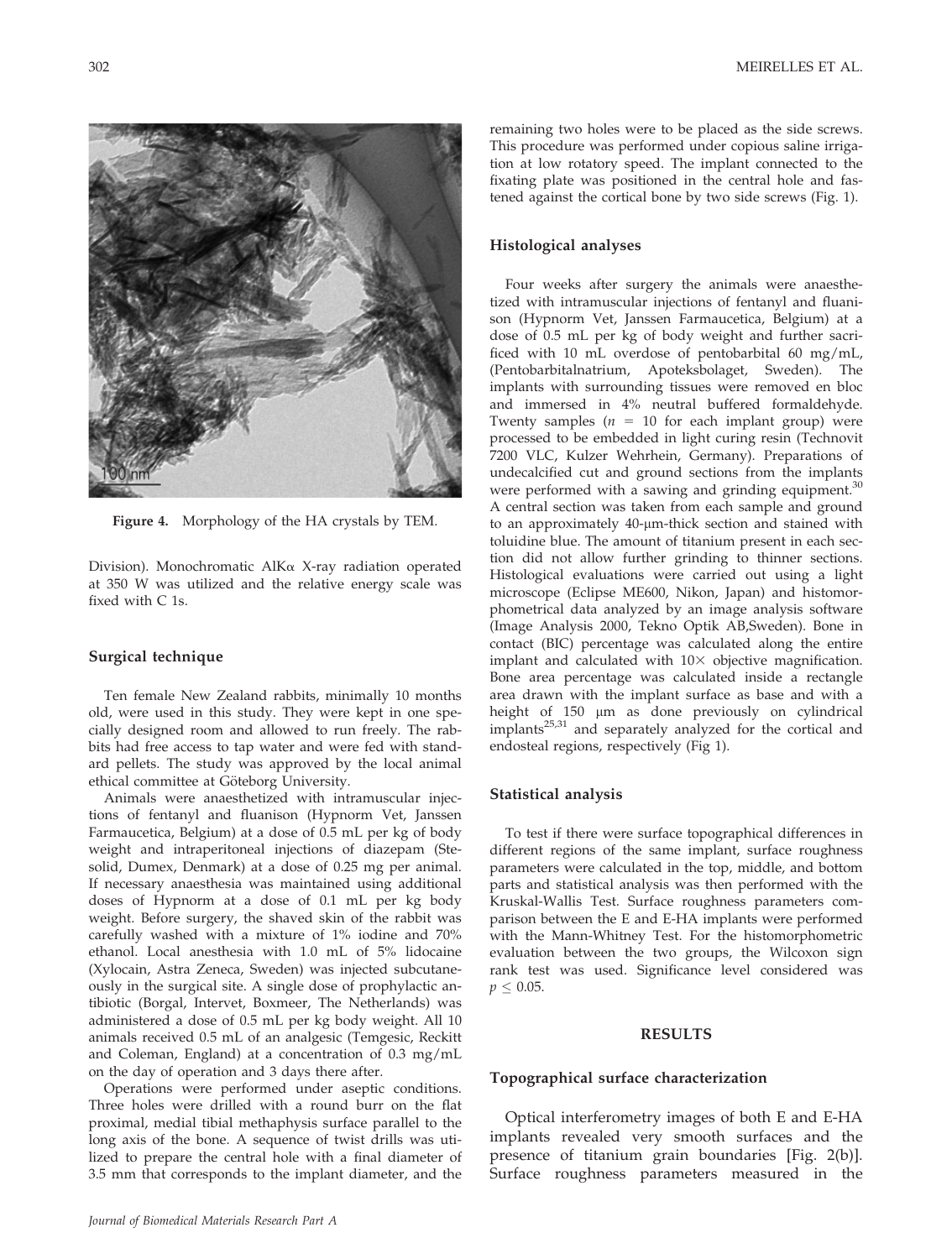| and Between Electropolished and Electropolished Nano-HA Implants            |                       |                      |                      |                    |                                                     |                       |                       |                       |                    |                                                      |                        |
|-----------------------------------------------------------------------------|-----------------------|----------------------|----------------------|--------------------|-----------------------------------------------------|-----------------------|-----------------------|-----------------------|--------------------|------------------------------------------------------|------------------------|
|                                                                             | Electropolished       |                      |                      |                    |                                                     | Electropolished-HA    |                       |                       |                    |                                                      |                        |
|                                                                             | Top                   | Middle               | <b>Bottom</b>        | Value <sup>a</sup> | Mean                                                | Top                   | Middle                | <b>Bottom</b>         | Value <sup>a</sup> | Mean                                                 | $p$ Value <sup>b</sup> |
| $S_a$ (nm)<br>$S_{\rm ds}$ ( $\mu$ m <sup>-2</sup> )<br>$S_{\text{dr}}$ (%) | 109.3<br>0.01<br>0.07 | 94.3<br>0.02<br>0.07 | 78.9<br>0.02<br>0.04 | NS<br>NS<br>NS     | $94.2 \pm 71.6$<br>$0.01 \pm 0.0$<br>$0.06 \pm 0.1$ | 128.6<br>0.01<br>0.18 | 141.4<br>0.02<br>0.31 | 133.3<br>0.02<br>0.47 | NS<br>NS<br>NS     | $134.4 \pm 55.4$<br>$0.01 \pm 0.0$<br>$0.32 \pm 0.4$ | 0.03<br>NS<br>0.00     |

TABLE I Optical Interferometry Roughness Parameters Comparison Within Each Group on the Three Regions Evaluated<sup>a</sup> and Between Electropolished and Electropolished Nano-HA Implants<sup>b</sup>

<sup>a</sup>Kruskal-Wallis Test ( $p \leq 0.05$ ).

<sup>b</sup>Mann-Whitney Test ( $p \leq 0.05$ ).

implant top, middle and bottom part were compared and revealed similar mean values, exhibiting a homogenous surface along the entire implants in both groups (Table I). A second evaluation compared surface roughness between the E and E-HA implants.  $S_{ds}$  parameter calculated showed similar values, whereas the  $S_a$  and  $S_{dr}$  parameters showed higher nanometer values for the E-HA group (Table I).

Surface roughness parameters calculated at higher resolution with AFM exhibited also increased  $S_a$  and  $S_{\text{dr}}$  parameters at the nanometer level for the E-HA implants compared to the E implants (Table II), whereas the  $S_{ds}$  were slight higher for the E implants. Following surface roughness calculation, the topographical features detected with the AFM were characterized (Fig. 3). Surface pore analysis of the implants showed increased mean value of 669 pores and higher coverage area of 7.2% for the E-HA implant compared to the E implant, with 29 pores and coverage area of 2.3%. The few pores present at the E implant surfaces had greater diameter of 151 nm and increase depth of 2.6 nm compared to 82.9 and 1.3 nm of the E-HA implants, respectively (Table II).

The range of differences found in the pore dimensions was not observed in the grain analysis. E implant exhibited an increase of 104 features per  $\mu$ m<sup>2</sup> compared to 90 features per  $\mu$ m<sup>2</sup> for the E-HA implant. Feature size and diameter mean values calculated for the E implant was 86.2  $\pm$  86.6 and 61.3  $\pm$ 40, while the mean values for the E-HA implant was 93.3  $\pm$  99.9 and 66.9  $\pm$  54.3, respectively. In addition, there was a very similar frequency (measured as percentage) of the different diameters of the detected features (Fig. 5).

# Chemical surface characterization

XPS spectra of the two surface types (E and E-HA) are presented in Figure 6. The electropolished surface consisted of pure titanium oxide [Fig. 6(a)] compared to the HA modified sample, which had peaks originating from calcium and phosphorus present [Fig. 6(b)]. No pronounced differences in the carbon contents could be observed, i.e. the HA modification step did not leave any additional carbon on the surface. Furthermore the calcium to phosphorous ratio was measured to be approximately 1.2, which corresponds to hydroxyapatite with some calcium deficiency, as reported recently on nano-HA based materials.<sup>20,32</sup> However, it should be noted that the accuracy of this technique is somewhat limited in terms of determining absolute amounts.

## Animal follow-up

One animal died during surgery from unknown reasons. During the first week two animals bit the wound area and new sutures were applied. In these animals no signs of infection could be observed and they kept running throughout the healing period and were not excluded from the experiment.

#### Histological analysis

After 4 weeks, the histological specimens showed older cortical bone and darker stained newly formed bone. Newly formed bone stage development corresponded to the early healing period, with clear bone

TABLE II AFM Roughness Parameters and Pore Analyses<sup>a</sup>

|           | Implant $S_a$ (nm) $S_{ds}$ ( $\mu$ m <sup>-2</sup> ) $S_{dr}$ (%) | <i>n</i> Pores                                     | % Coverage | Diameter                                                                                                                                                                                                               | Mean Z Value |
|-----------|--------------------------------------------------------------------|----------------------------------------------------|------------|------------------------------------------------------------------------------------------------------------------------------------------------------------------------------------------------------------------------|--------------|
| E<br>E-HA |                                                                    | $0.9 \pm 0.2$ $115 \pm 25$ $0.0 \pm 0.0$ 29 (8-39) |            | $2.3 \pm 1.4$ (0.8–4.1) $151.6 \pm 282.8$ (31.2–1599) $2.6 \pm 1.2$ (1.7–32.6)<br>$2.3 \pm 1.5$ 90 $\pm 23$ 0.4 $\pm$ 0.3 669 (248-1642) 7.2 $\pm$ 5.8 (2.4-18.6) 82.9 $\pm$ 78.7 (22.1-1057) 1.3 $\pm$ 0.4 (1.0-19.1) |              |

<sup>a</sup>Given are mean values of the electropolished (E) and electropolished nano-HA (E-HA). Mean  $\pm$  SD (range).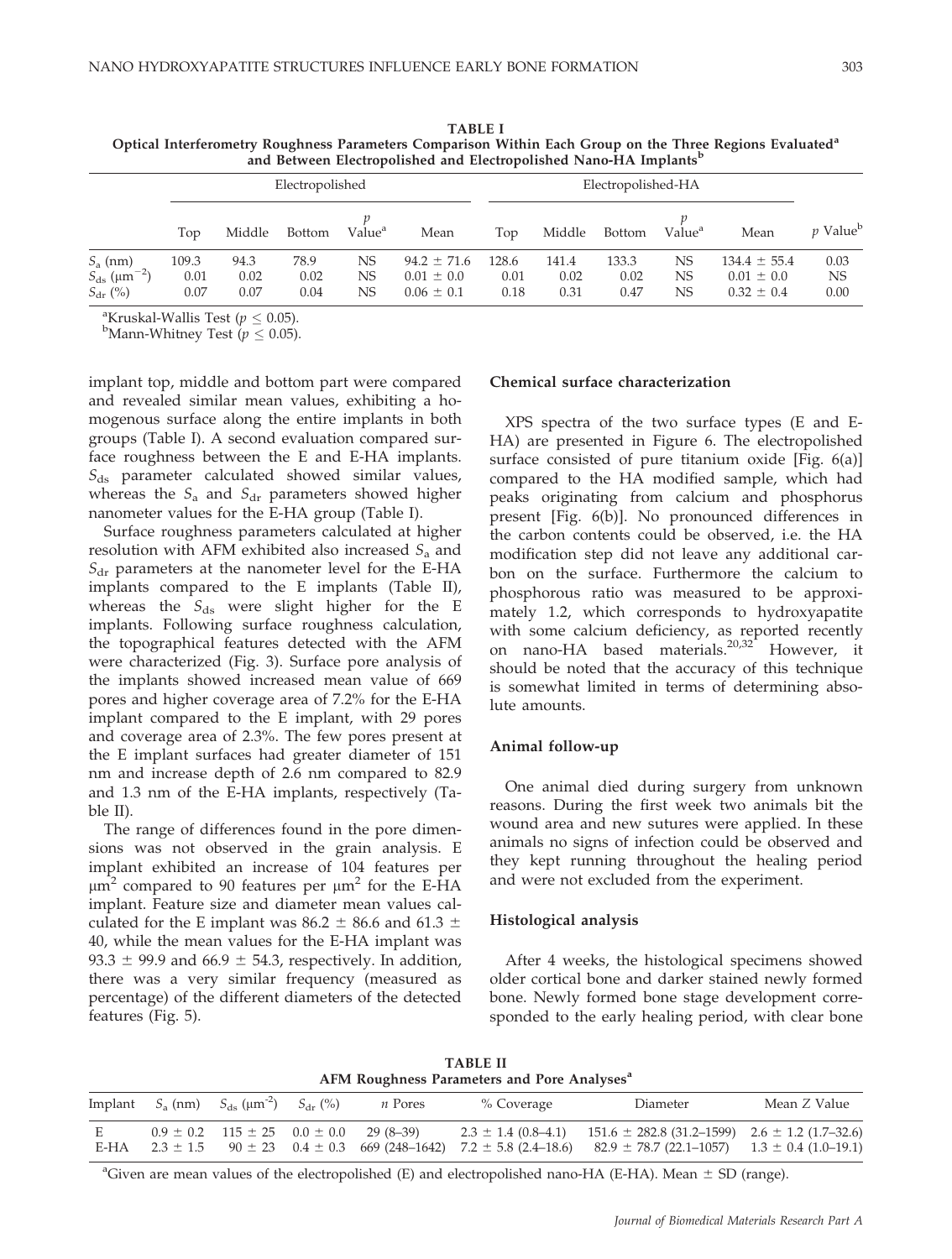

Figure 5. Feature diameter histograms detected on the AFM evaluation. The relevant difference observed is the decrease of 2.5% of the lower segment in diameter for the nano-HA implant due to the addition of HA crystals with dimensions in this range and the few more features detected in the range of 200–300 nm compared to the electropolished implant (left). Plotted values correspond to a cumulative percent of 99.8%. [Color figure can be viewed in the online issue, which is available at www.interscience.wiley.com.]

tissue distinguishing lines between the cortical lamellar bone and woven bone (Fig. 7).

Histomorphometric evaluations showed significantly higher bone in contact for the E-HA compared to E implants ( $p = 0.038$ ). The mean percentage calculated was  $9.0\% \pm 6.1\%$  for the E-HA implants compared to 3.2%  $\pm$  3.6% for the E implants (Table III). Comparisons of the bone area in the cortical and endosteal region revealed similar values between E and E-HA implants. Values are presented in Table III.

# DISCUSSION

This study demonstrated increased BIC values to electropolished nano-HA modified implants com-



Figure 6. XPS analysis of as prepared electropolished samples without (a) and with (b) nano-HA. [Color figure can be viewed in the online issue, which is available at www.interscience.wiley.com.]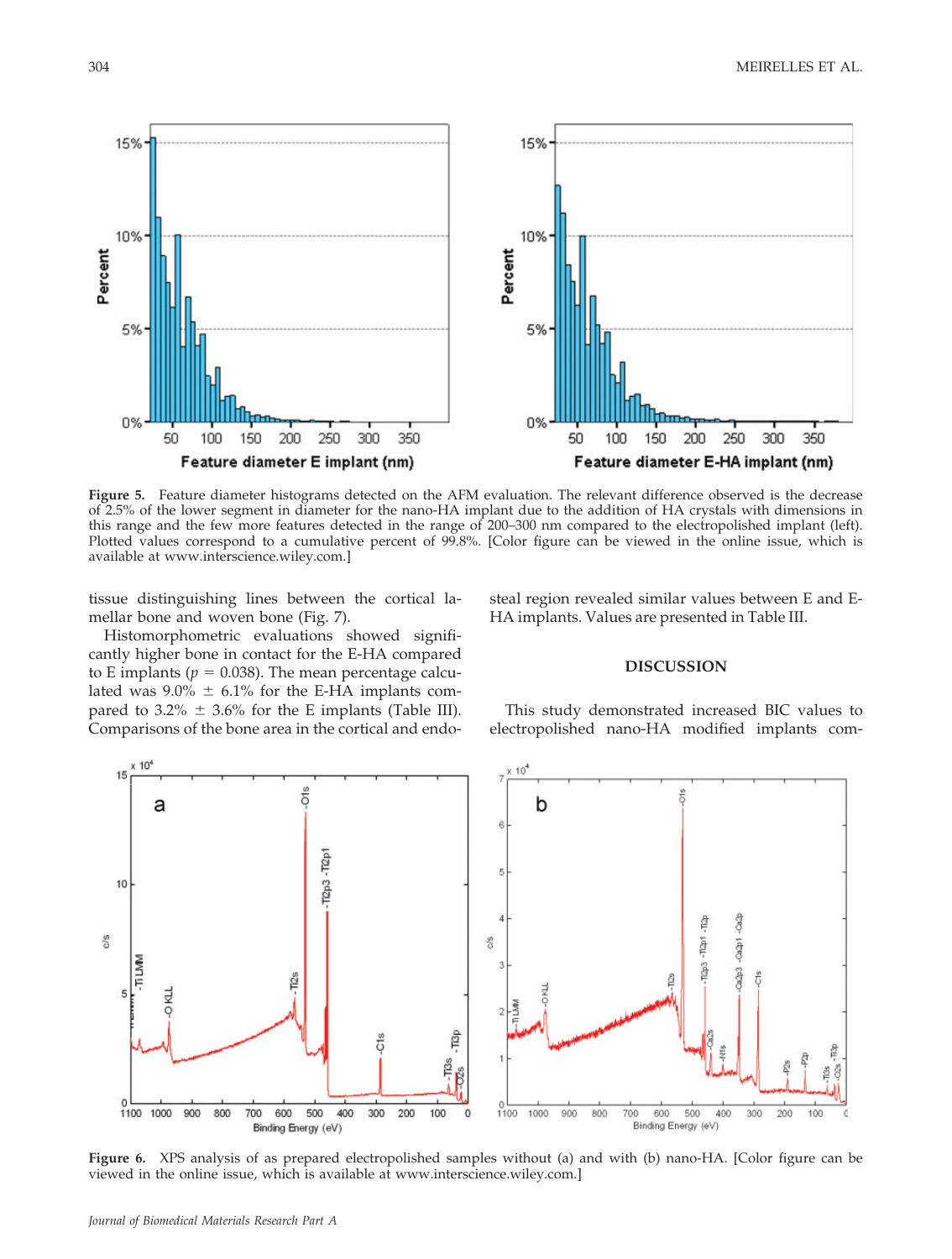

Figure 7. Ground section  $\times 20$  magnification of the implants. (a) E implant (uncoated) demonstrates less bone contact than (b) E-HA (coated) implant. Cortical lamellar bone (CB) edges with signs of resorption and new bone formed with a clear distinguishing line (arrows). Osteoblasts rim intense activity (\*) is observed around the woven bone (WB). [Color figure can be viewed in the online issue, which is available at www.interscience.wiley.com.]

pared to electropolished implants. Chemical analyses revealed different surface composition for the two groups. While E-HA implants revealed calcium and phosphorous peaks on XPS spectra, E implants consisted of pure titanium oxide. Several reports have demonstrated that calcium phosphate (CaP) based materials affect early events at the tissue/material interface leading to increased bone formation on micron thick CaP layers.<sup>33,34</sup> The assumed ability to bond to bone tissue is a property of bioactive ceramics<sup>35</sup> and a possible explanation for our results. The characteristics of CaP materials that may improve bone tissue formation are, for example, dissolution of calcium and phosphate ions at the interface that could enrich the environment at the interface, forming carbonate apatite, an apatite similar to the one found in bone.<sup>36</sup> Some in vitro investigations of nano-HA showed increased osteoblast adhesion, probably mediated by specific protein adsorption followed by greater osteoblast proliferation.<sup>17,21</sup> In contrast, no differences were observed in osteogenic cell attachment and spreading on nano-HA coated and uncoated titanium samples.<sup>18,20</sup> Cells demonstrated well developed filopodia on the nano-HA implants, as observed previously on nanotextured titanium samples.37 Such events occur prior to bone formation and a better understanding may explain the present higher bone in contact values for the nano-HA implants.

In this study, the BIC values found in both groups (Table III) were low compared to raw values of others studies investigating micrometer-rough surfaces. The present surfaces were extremely smooth at the micrometer scale (Table I), with the surface roughness parameters far from the optimal for bone formation.<sup>38</sup> While the BIC values calculated on the two implants were different, bone area measurements showed similar values. $39,40$  One possibility is that the surface properties observed on the nano-HA implant alters the bone response at the interface and do not interfere with bone density at early stages, such as 4 weeks used in this study. Moreover, most reports from our group have found similar results, with different BIC but similar bone area values in other not related studies, $39-41$  hence we are uncertain about the relevance of the bone area observations.

TABLE III Bone Contact Percentage and Bone Area Percentage Measured on the Cortical and Endosteal Region of the Electropolished (E) and Electropolished Nano-HA (E-HA)<sup>a</sup>

| Implant                     | BIC %                    | Cortical Region                 | Endosteal Region                |  |
|-----------------------------|--------------------------|---------------------------------|---------------------------------|--|
| Ε                           | $3.2 \pm 3.6$ (1.1–12.6) | $75.4 \pm 15.1 (43.2 - 96.1)$   | $39.1 \pm 18.9$ (12.4-72.1)     |  |
| E-HA                        | $9.0 \pm 6.1$ (2.8–20.0) | $82.9 \pm 11.0 \ (59.6 - 98.1)$ | $38.1 \pm 21.3 \ (11.4 - 79.0)$ |  |
| <i>p</i> value <sup>b</sup> | 0.038                    | NS                              | NS                              |  |

<sup>a</sup>Given are mean  $\pm$  SD (range).

<sup>b</sup>Wilcoxon sign rank test ( $p < 0.05$ ).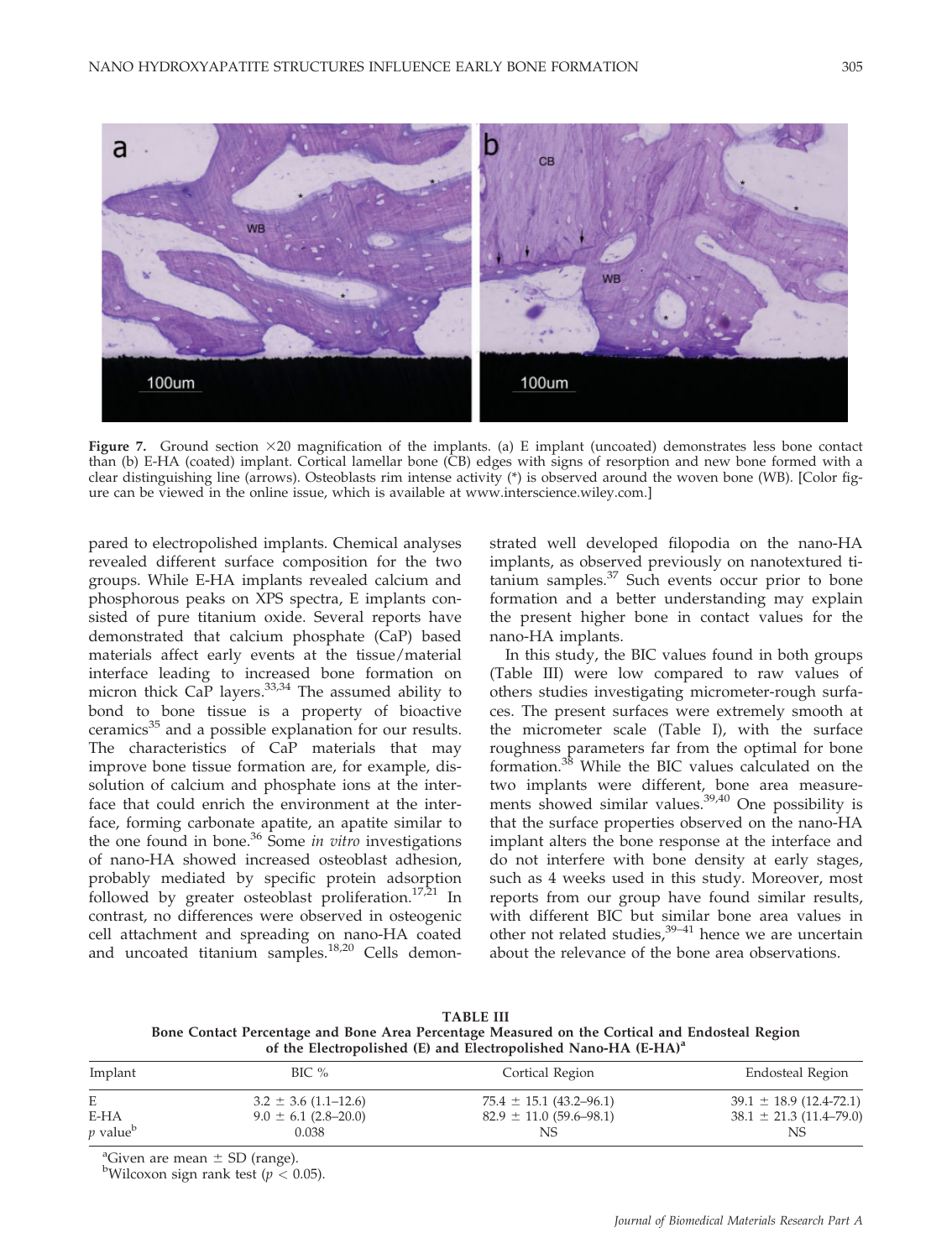The surface features detected with AFM showed increased size and diameter mean values for the nano-HA implants when compared to the electropolished implants and such differences are compatible with the nano-HA particle used. However, this small difference could occur as result of few larger features present at the nano-HA implant due to the formation of crystal agglomerates, resulting in the same mean values found but with a different feature dimensions distribution. In order to verify this hypothesis the feature diameter distribution for both implants were calculated and the histogram of the relative frequency showed very similar percentage for each segment. The difference of 14 features per  $\mu$ m<sup>2</sup> calculated from E implants (104/ $\mu$ m<sup>2</sup>) and E-HA implant (90/ $\mu$ m<sup>2</sup>) may also influence early healing events. Some studies showed that cellular activity may depend on modifications of feature dimensions and density. A study used colloidal lithography to implement hemispherical nanopillars with a density of 11.8  $\mu$ m<sup>2</sup>, a diameter of 167 nm, and a height of 100 nm on Ti-coated silicon wafers, $^{15}$ a lower density and higher diameter compared to our study. T24 cells appeared less spread with more membrane protrusions and produced lower amounts of cytokines compared to flat samples<sup>15</sup>. In another study, $42$  varying the hemispherical nanopillar density revealed that human osteoblast adhesion was maintained during the experiment on samples with 19% and 30% coverage area compared to the decrease of viable cells on the flat and 3% and 43% samples (extreme values). Thus, a decrease of 13.5% of the feature density on the nano-HA implant may contribute to enhance bone formation observed in the present study. However, nano-HA modification did not alter the frequency of feature dimensions on control and test implants and the increased mean values of the feature dimensions is equivalent to the nano-HA crystals present in the solution.

Surface porosity analysis revealed a different scenario. Higher porosity (%) and higher number of pores at the E-HA implant represent more binding sites for specific biomolecules that may adhere at the material surface in the early inflammatory stage. If so, this may further contribute to cell migration and proliferation very close to the implant surface, explaining the higher BIC values found on the E-HA compared to the E implant. Additionally, the difference observed in pore diameter and depth represents other alterations to explain the difference in bone formation, since E implants had wider and deeper pores compared to E-HA implants. Probably, the small HA particles can fill the wider pores of the underlying substrate and at the same time increase the number of the small pores. These findings are relevant since cell behavior and probably further tissue formation is affected by the structure dimensions and distribution at the nanometer scale, $12,13$  known as the contact guidance phenomenon.

The surface roughness parameters calculated from the AFM measurements showed higher  $S_a$  and  $S_{dr}$ values on the E-HA implant compared to E implant and can be explained by the increased surface porosity that would lead to increased surface arithmetic high deviation  $(S_a)$  and developed surface area  $(S_{dr})$ . The similar density of summits values  $(S_{ds})$  are related to the similar surface structure dimensions and relative frequency of both implants investigated at this resolution. By coating a rougher sample, such as anodised<sup>20</sup> or blasted,<sup>43</sup> surface roughness is likely to decrease with the nano-HA crystals, broadening the peaks and filling the pores and grooves. In the present study, the underlying surface was very smooth (electropolished) and the added HA nanocrystals increased the surface roughness of the implant. However, the level of optimal surface roughness for bone formation at the nanoscale remains poorly investigated and it is unknown if the differences found could affect the overall tissue formation. More experiments must be done to establish the ideal topographical dimensions and frequency at the surface and to understand the mechanisms behind the difference in bone response.

In conclusion, this experimental study provided the first evidence in vivo of enhanced bone response to nano-HA modified titanium implants. Implant surface modifications were applied to ensure that the microstructures were removed and observed tissue formation was determined by the presence of the nano-HA features. Differences in surface chemical composition and nanotopography were detected between the electropolished and nanostructured HA implants that explain the difference in bone formation. Future studies should address separately the potential bioactivity of HA coating effect and the importance of nanostructures present at the material surface to the overall tissue response.

#### References

- 1. Curtis A, Wilkinson C. Topographical control of cells. Biomaterials 1997;18:1573–1583.
- 2. Boyan BD, Hummert TW, Dean DD, Schwartz Z. Role of material surfaces in regulating bone and cartilage cell response. Biomaterials 1996;17:137–146.
- 3. Chehroudi B, Gould TR, Brunette DM. Effects of a grooved titanium-coated implant surface on epithelial cell behavior in vitro and in vivo. J Biomed Mater Res 1989;23:1067–1085.
- 4. Wennerberg A. Biomaterials Science/Handicap Research. Göteborg: Göteborg University; 1996.
- 5. Gottlander M, Johansson CB, Wennerberg A, Albrektsson T, Radin S, Ducheyne P. Bone tissue reactions to an electrophoretically applied calcium phosphate coating. Biomaterials 1997;18:551–557.